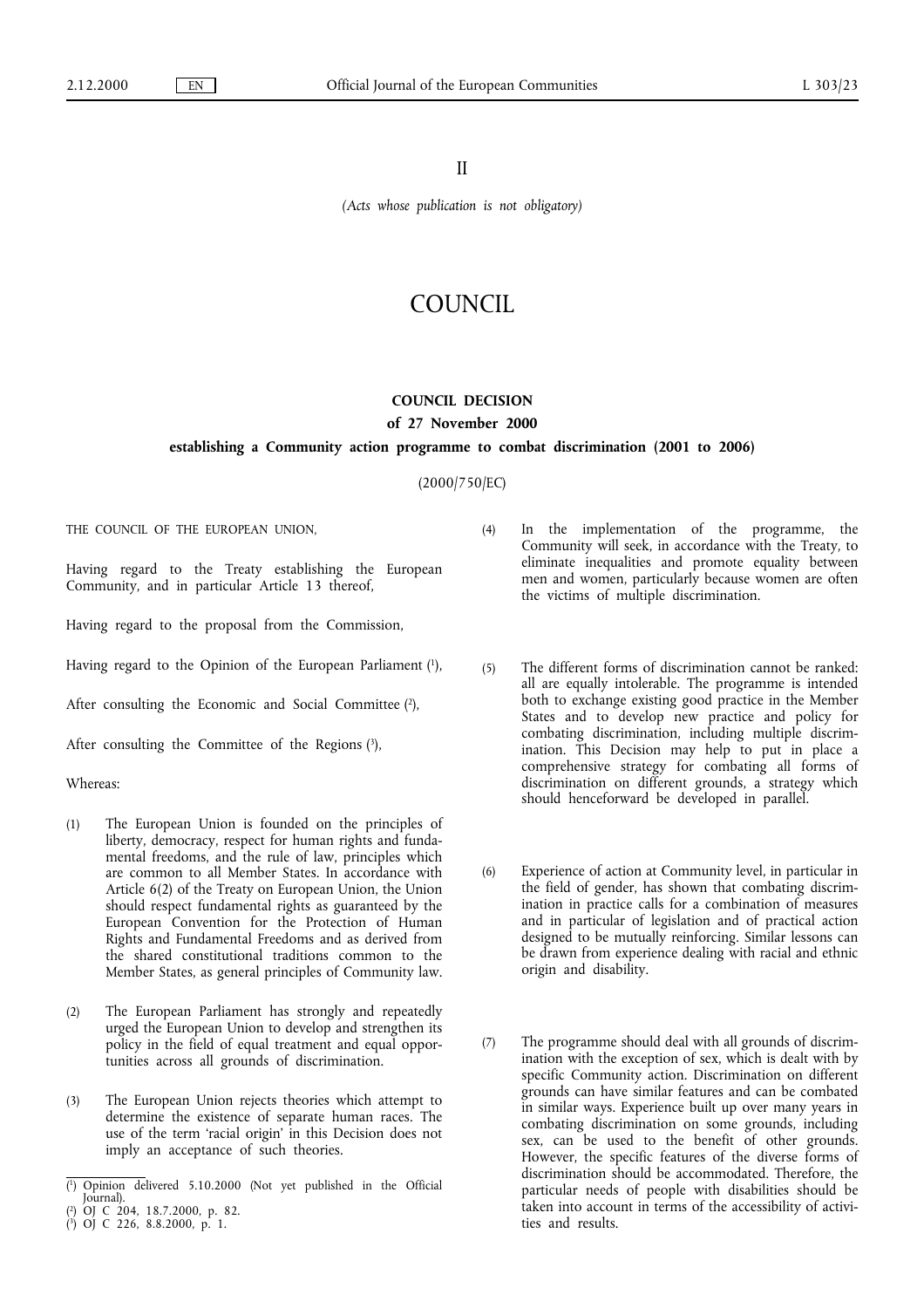- (8) Access to the programme should be open to all public and/or private bodies and institutions involved in the fight against discrimination. In this connection account must be taken of the experience and abilities of both local and national non-governmental organisations.
- (9) Many non-governmental organisations at European level have experience and expertise in fighting discrimination, as well as acting at European level as the advocates of people who are exposed to discrimination. They can therefore make an important contribution towards a better understanding of the diverse forms and effects of discrimination and to ensuring that the design, implementation and follow-up of the programme take account of the experience of people exposed to discrimination. The Community has in the past provided core funding for various organisations working in the area of discrimination. The core funding of effective nongovernmental organisations may be a valuable asset in combating discrimination.
- (10) The measures necessary for the implementation of this Decision should be adopted in accordance with Council Decision  $1999/468/EC$  of 28 June 1999 laying down the procedures for the exercise of implementing powers conferred on the Commission (1).
- (11) It is necessary, in order to reinforce the added value of Community action, that the Commission, in cooperation with the Member States, should ensure, at all levels, the coherence and complementarity of actions implemented in the framework of this Decision and other relevant Community policies, instruments and actions, in particular those in the fields of education and training and equal opportunities between men and women under the European Social Fund and those to promote social inclusion. Consistency and complementarity with the relevant activities of the European Monitoring Centre on Racism and Xenophobia should also be ensured.
- (12) The Agreement on the European Economic Area (EEA Agreement) provides for greater cooperation in the social field between the European Community and its Member States, on the one hand, and the countries of the European Free Trade Association participating in the European Economic Area (EFTA/EEA), on the other. Provision should be made to open up this programme to participation by the candidate countries of Central and Eastern Europe, in accordance with the conditions established in the Europe Agreements, in their additional protocols and in the decisions of the respective Association Councils, to Cyprus, Malta and Turkey, funded by additional appropriations in accordance with the procedures to be agreed with those countries.
- (13) A financial reference amount, within the meaning of point 34 of the Interinstitutional Agreement of 6 May 1999 between the European Parliament, the Council and the Commission (2) is included in this Decision for the entire duration of the programme, without thereby

affecting the powers of the budgetary authority as they are defined by the Treaty.

- (14) The Commission and the Member States should make efforts to ensure that all the texts, guidelines and calls for proposals published under this programme are written in clear, simple and accessible language.
- (15) It is appropriate that account should be taken of the need to provide special assistance, where appropriate, to enable people to overcome the obstacles to their participation in the programme.
- (16) It is necessary for the success of any Community action to monitor and evaluate the results set against the objectives.
- (17) In accordance with the principle of subsidiarity as defined in Article 5 of the Treaty, the objectives of the proposed action concerning the contribution of the Community to combating discrimination cannot be sufficiently achieved by the Member States because, *inter alia*, of the need for multilateral partnerships, the transnational exchange of information and the Communitywide dissemination of good practice. In accordance with the principle of proportionality as defined in the said Article, this Decision does not go beyond what is necessary to achieve those objectives,

HAS DECIDED AS FOLLOWS:

# *Article 1*

### **Establishment of the programme**

This Decision establishes a Community action programme, hereinafter referred to as 'the programme', to promote measures to combat direct or indirect discrimination based on racial or ethnic origin, religion or belief, disability, age or sexual orientation, for the period from 1 January 2001 to 31 December 2006.

# *Article 2*

#### **Objectives**

Within the limits of the Community's powers, the programme shall support and supplement the efforts at Community level and in the Member States to promote measures to prevent and combat discrimination whether based on one or on multiple factors, taking account, where appropriate, of future legislative developments. It shall have the following objectives:

- (a) to improve the understanding of issues related to discrimination through improved knowledge of this phenomenon and through evaluation of the effectiveness of policies and practice;
- (b) to develop the capacity to prevent and address discrimination effectively, in particular by strengthening organisations' means of action and through support for the exchange of information and good practice and networking at European level, while taking into account the specific characteristics of the different forms of discrimination;

<sup>1)</sup> OJ L 184, 17.7.1999, p. 23.

<sup>(</sup> 2) OJ C 172, 18.6.1999, p. 1.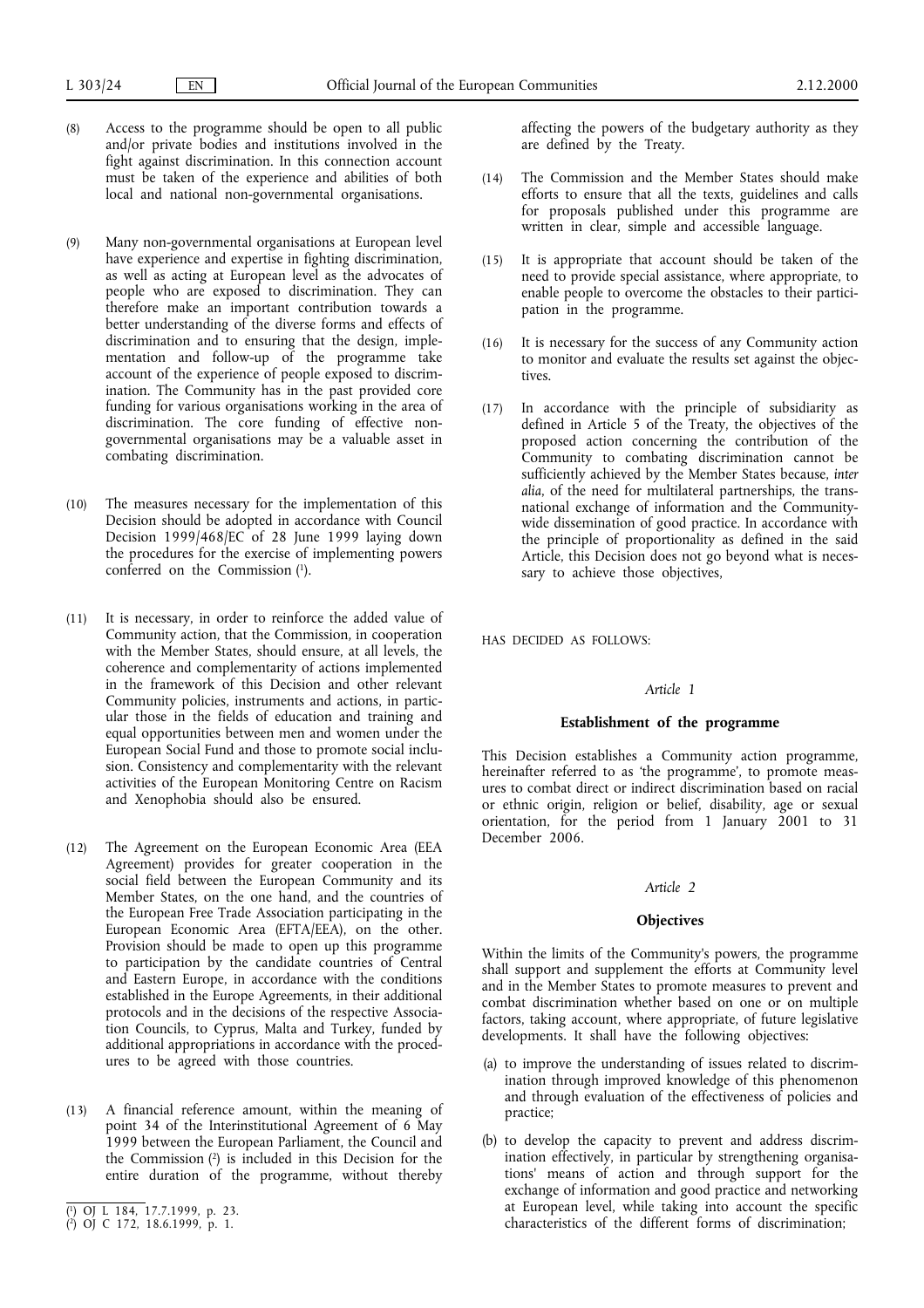(c) to promote and disseminate the values and practices underlying the fight against discrimination, including through the use of awareness-raising campaigns.

#### *Article 3*

#### **Community actions**

1. With a view to achieving the objectives set out in Article 2, the following actions may be implemented within a transnational framework:

- (a) analysis of factors related to discrimination, including through studies and the development of qualitative and quantitative indicators and benchmarks, in accordance with national law and practices, and the evaluation of antidiscrimination legislation and practice, with a view to assessing its effectiveness and impact, with effective dissemination of the results;
- (b) transnational cooperation and the promotion of networking at European level between partners active in the prevention of, and the fight against, discrimination, including non-governmental organisations;
- (c) awareness-raising, in particular to emphasise the European dimension of the fight against discrimination and to publicise the results of the programme, in particular through communications, publications, campaigns and events.

Arrangements for the implementation of the Community actions described in paragraph 1 are set out in the Annex.

#### *Article 4*

# Implementation of the programme and cooperation with **the Member States**

- 1. The Commission shall:
- (a) ensure the implementation of the Community actions covered by the programme in conformity with the Annex:
- (b) have a regular exchange of views with representatives of non-governmental organisations and the social partners at European level on the design, implementation and follow-up of the programme and on related policy orientations. To that end the Commission shall make the relevant information available to the non-governmental organisations and the social partners. The Commission shall inform the committee established under Article 6 of their exchange of views.

2. The Commission, in cooperation with the Member States, shall take the necessary steps to:

- (a) promote the involvement in the programme of all the parties concerned, including non-governmental organisations of all sizes;
- (b) promote active partnership and dialogue between all the partners involved in the programme, *inter alia* to encourage an integrated and coordinated approach to the fight against discrimination;
- (c) ensure the dissemination of the results of the actions undertaken within the framework of the programme;

(d) provide accessible information and appropriate publicity and follow-up with regard to actions supported by the programme.

#### *Article 5*

#### **Implementing measures**

The measures necessary for the implementation of this Decision relating to the matters referred to below shall be adopted in accordance with the management procedure referred to in Article 6(2):

- (a) the general guidelines for the implementation of the programme;
- (b) the annual plan of work for the implementation of the programme's actions, including the possibility of adapting or supplementing the programme themes;
- (c) the financial support to be supplied by the Community;
- (d) the annual budget and the breakdown of the funds among different actions of the programme;
- (e) the arrangements for selecting actions and organisations for Community support and the draft list of actions and organisations submitted by the Commission for such support;
- (f) the criteria for monitoring and evaluating the programme and, in particular, its cost-effectiveness and the arrangements for disseminating and transferring the results.

2. The measures necessary for the implementation of this Decision relating to all other matters shall be adopted in accordance with the advisory procedure referred to in Article 6(3).

#### *Article 6*

#### **Committee**

1. The Commission shall be assisted by a committee.

2. Where reference is made to this paragraph, Articles 4 and 7 of Decision 1999/468/EC shall apply.

The period laid down in Article 4(3) of Decision 1999/468/EC shall be set at two months.

Where reference is made to this paragraph, Articles 3 and 7 of Decision 1999/468/EC shall apply.

4. The committee shall adopt its rules of procedure.

# *Article 7*

# **Cooperation with other committees**

To ensure the consistency and complementarity of the programme with other measures referred to in Article 8, the Commission shall keep the Committee regularly informed of other Community action contributing to the fight against discrimination. Where appropriate, the Commission shall establish regular and structured cooperation between this Committee and the monitoring committees established for other relevant policies, instruments and actions.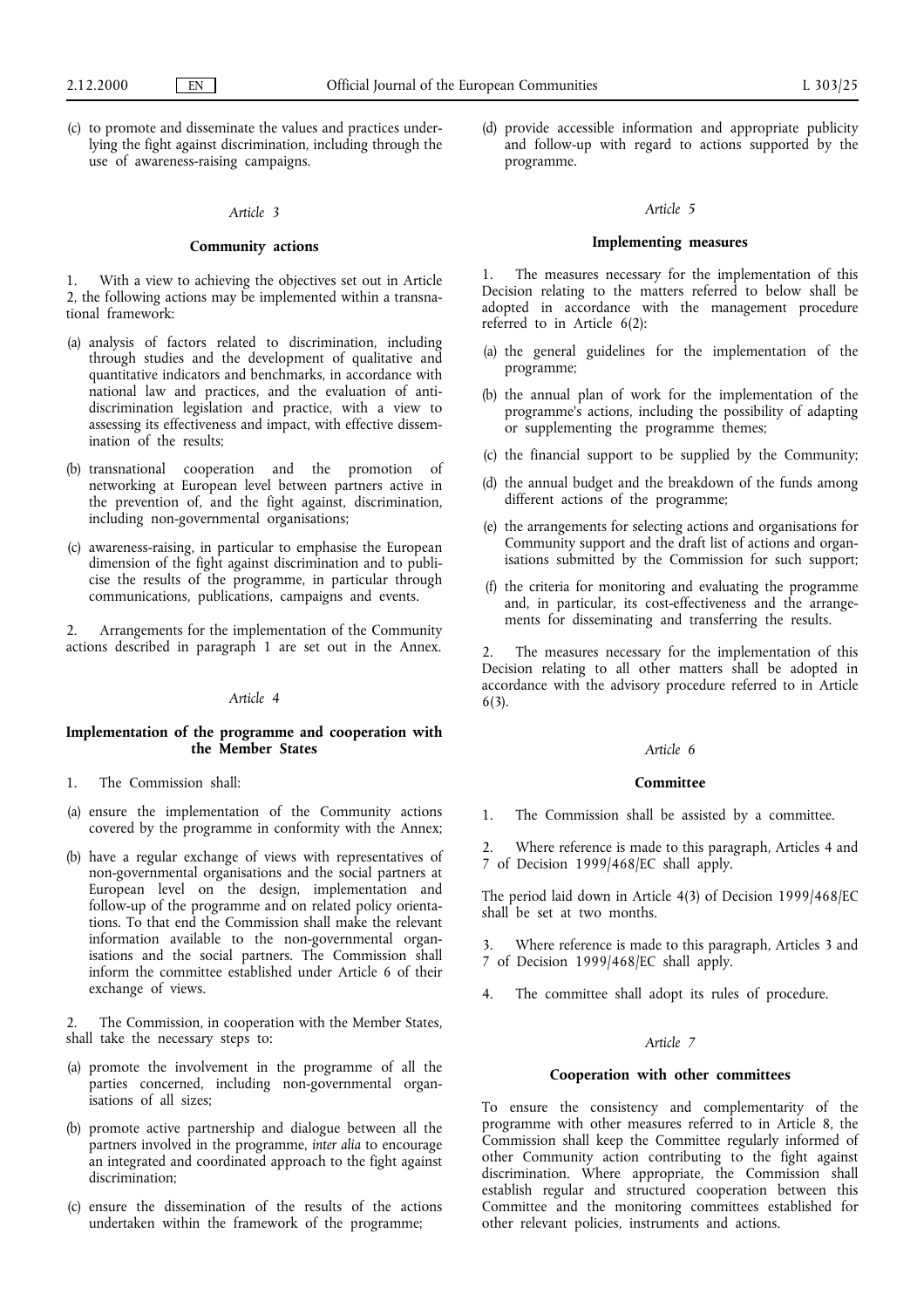# *Article 8*

# **Consistency and complementarity**

1. The Commission shall, in cooperation with the Member States, ensure overall consistency with other Union and Community policies, instruments and actions, in particular by establishing appropriate mechanisms to coordinate the activities of the programme with relevant activities relating to research, employment, equality between women and men, social inclusion, culture, education, training and youth policy and in the field of the Community's external relations.

2. The Commission and the Member States shall ensure consistency and complementarity between action undertaken under the programme and other relevant Union and Community action, in particular under the Structural Funds and the Community initiative Equal.

3. Member States shall make all possible efforts to ensure consistency and complementarity between activities under the programme and those carried out at national, regional and local levels.

#### *Article 9*

### **Participation of the EFTA/EEA countries, the associated** countries of Central and Eastern Europe, Cyprus, Malta and Turkey

The programme shall be open to the participation of:

- (a) the EFTA/EEA countries in accordance with the conditions established in the EEA Agreement;
- (b) the candidate countries of central and eastern Europe (CCEE) in accordance with the conditions established in the Europe Agreements, in their additional protocols and in the decisions of the respective Association Councils;
- (c) Cyprus, Malta and Turkey, funded by additional appropriations in accordance with procedures to be agreed with these countries;

#### *Article 10*

#### **Funding**

1. The financial reference amount for the implementation of the programme for the period 2001 to 2006 is hereby set at EUR 98,4 million.

The annual appropriations shall be authorised by the budgetary authority within the limits of the financial perspective.

#### *Article 11*

#### **Monitoring and evaluation**

1. The Commission shall regularly monitor the programme in cooperation with the Member States, in accordance with the procedures set out in Article 6(2) or 6(3).

2. The programme shall be evaluated by the Commission with the assistance of independent experts. This evaluation shall assess the relevance, the effectiveness and the cost/effectiveness ratios of actions implemented with regard to the objectives referred to in Article 2. It shall also examine the impact of the programme as a whole.

The evaluation will also examine the complementarity between action under the programme and that pursued under other relevant Community policies, instruments and actions.

3. The Commission shall submit to the European Parliament, the Council, the Economic and Social Committee and the Committee of the Regions an evaluation report on the implementation of the programme by 31 December 2005.

# *Article 12*

#### **Entry into force**

This Decision shall enter into force on the date of its publication in the *Official Journal of the European Communities*.

Done at Brussels, 27 November 2000.

*For the Council The President* É. GUIGOU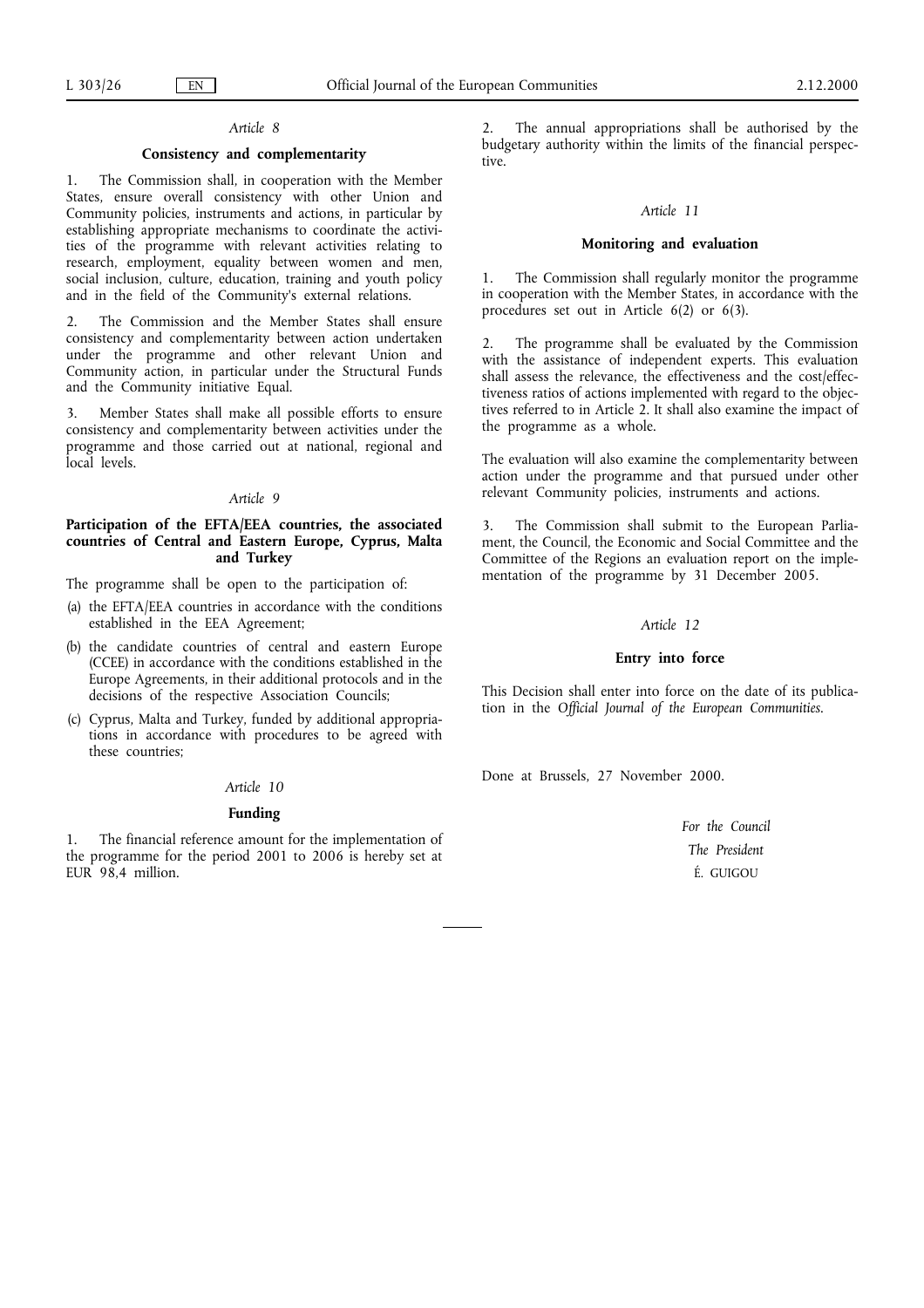### *ANNEX*

# **INDICATIONS FOR THE IMPLEMENTATION OF THE PROGRAMME**

# I. **Areas of action**

The programme may operate in the following areas, within the limits of the powers conferred by the Treaty upon the Community:

- (a) non-discrimination within and by public administrations;
- (b) non-discrimination within and by the media;
- (c) equal participation in political, economic and social decision-making;
- (d) equal access to, and supply of, goods and services which are available to the public, including housing, transport, culture, leisure and sport;
- (e) effective monitoring of discrimination, including multiple discrimination;
- (f) effective dissemination of information about rights to equal treatment and non-discrimination;
- (g) the mainstreaming of anti-discriminatory policies and practices.
- In all its activities, the programme will respect the principle of gender mainstreaming.

In carrying out the programme, the Commission may, for the mutual benefit of the Commission and of the beneficiaries, have recourse to technical and/or administrative assistance in the identification, preparation, management, monitoring, audit and control of the programme or projects.

The Commission may also carry out studies, organise meetings of experts, conduct information campaigns and launch publications directly related to the objective of this programme.

#### II. **Access to the programme**

Under the conditions and arrangements for implementation specified in this Annex, access to this programme shall be open to public and/or private bodies and institutions involved in the fight against discrimination, in particular:

- (a) Member States;
- (b) local and regional authorities;
- (c) bodies for the promotion of equal treatment;
- (d) social partners;
- (e) non-governmental organisations;
- (f) universities and research institutes;
- (g) national statistical offices;
- (h) the media.

### III. **Actions**

Strand 1 - Analysis and evaluation

The following measures may be supported:

- 1. the development and dissemination of comparable statistical series on the scale of discrimination in the Community in accordance with national law and practices;
- 2. the development and dissemination of methodologies and indicators for evaluating the effectiveness of antidiscrimination policy and practice (benchmarking) in accordance with national law and practices;
- 3. the analysis, by means of annual reports, of anti-discrimination legislation and practice, with a view to evaluating its effectiveness and disseminating lessons learned;
- 4. thematic studies within the framework of the priority themes comparing and contrasting approaches within and across the different grounds of discrimination.